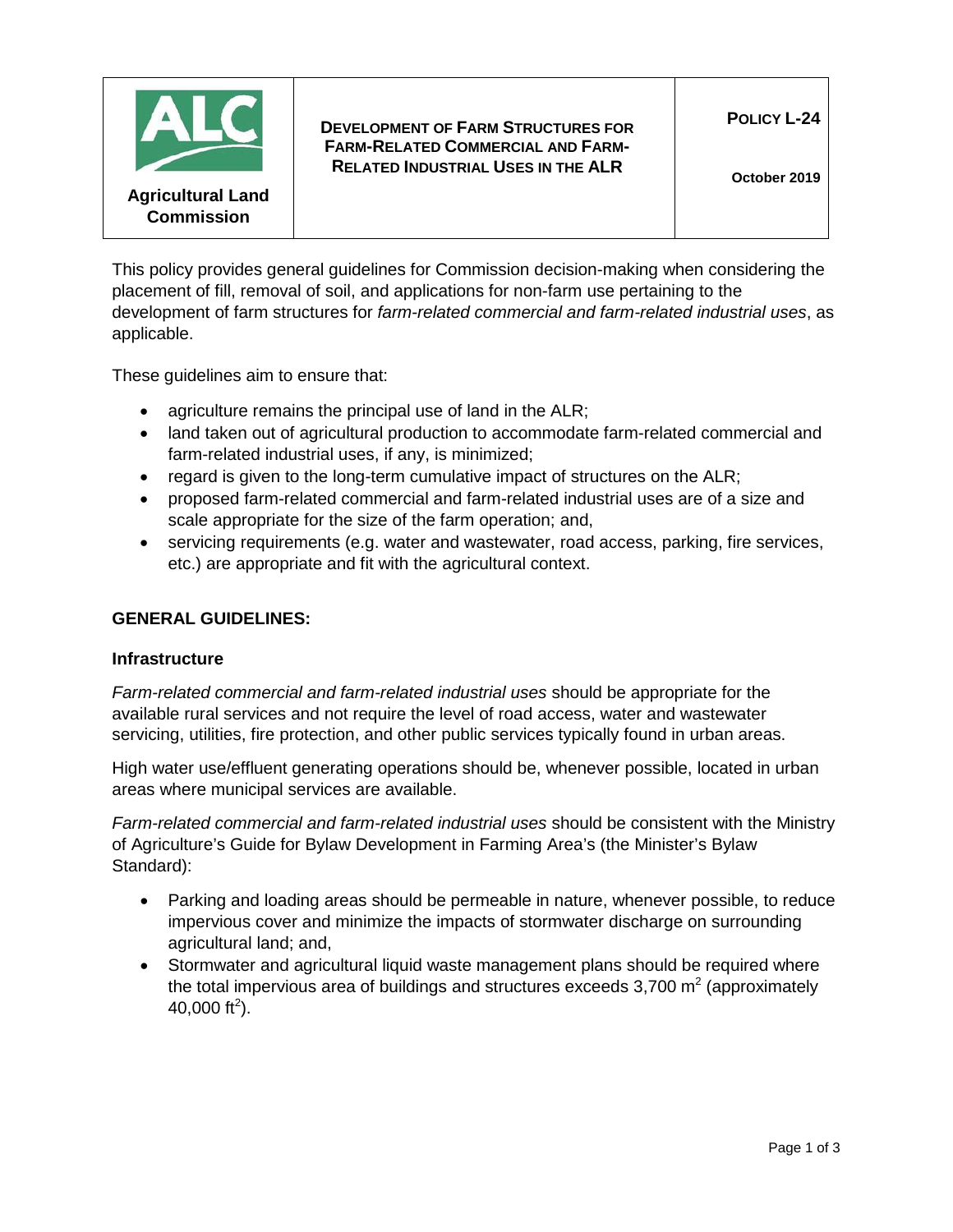# **Recommended limits for** *farm-related commercial and farm-related industrial uses*

The amount of land taken out of agricultural production for *farm-related commercial and farmrelated industrial uses*, if any, should be minimized to ensure balance between farmland protection and the economic opportunities provided for farmers in the ALR Use Regulation.

The key concept in this regard is total lot coverage (referred to as the **lot coverage limit**) described below.

**Lot coverage limit** is the ratio of the total area occupied by the *farm-related commercial and farm-related industrial uses* on a lot (parcel) divided by the size of the lot (parcel), expressed as a percentage.

The calculation of lot coverage should account for all aspects related to the *farmrelated commercial and farm-related industrial uses*, including buildings, outdoor storage, landscaped areas, parking and loading areas, and new access roads. The lot coverage limit should be calculated based on the size of the individual lot (parcel) of land where the *farm-related commercial and farm-related industrial uses* are located, not the total area of a farm operation which may include several lots (parcels) – see *Exception Notes* below*.*

# **The recommended lot coverage limit is:**

### For parcels greater than 4 hectares (10 acres):

• Lot coverage limit is 5% of the lot (parcel)

# For parcels 4 hectares (10 acres) or less:

• Lot coverage limit is 0.2 hectares (0.5 acres)

Recognizing the restriction a continually decreasing lot coverage limit could have on lots (parcels) less than 4 hectares, it is recommended that the lot coverage limit for lots less than 4 hectares remain equal to the lot coverage limit recommended for a 4 hectare lot (parcel) calculated at 0.2 hectares (0.5 acres).

If more than one *farm-related commercial and farm-related industrial use* is proposed for a farm, they should be consolidated on a single lot (parcel) and the combined area of all farm-related commercial and farm-related industrial uses should be clustered in a contiguous area within the recommended lot coverage limit.

# *Exception Notes:*

- *(1) The Commission may consider increasing the lot coverage limit on a single parcel where the farm operation is made up of several lots (parcels) that are actively being farmed as a single operation provided there are restrictions placed on the development of similar uses on the remaining parcels making up the farm operation.*
- *(2) The lot coverage limits above should not be applied to residential uses or farm buildings used for the growing and raising of plants, truffles, mushrooms, or animals.*